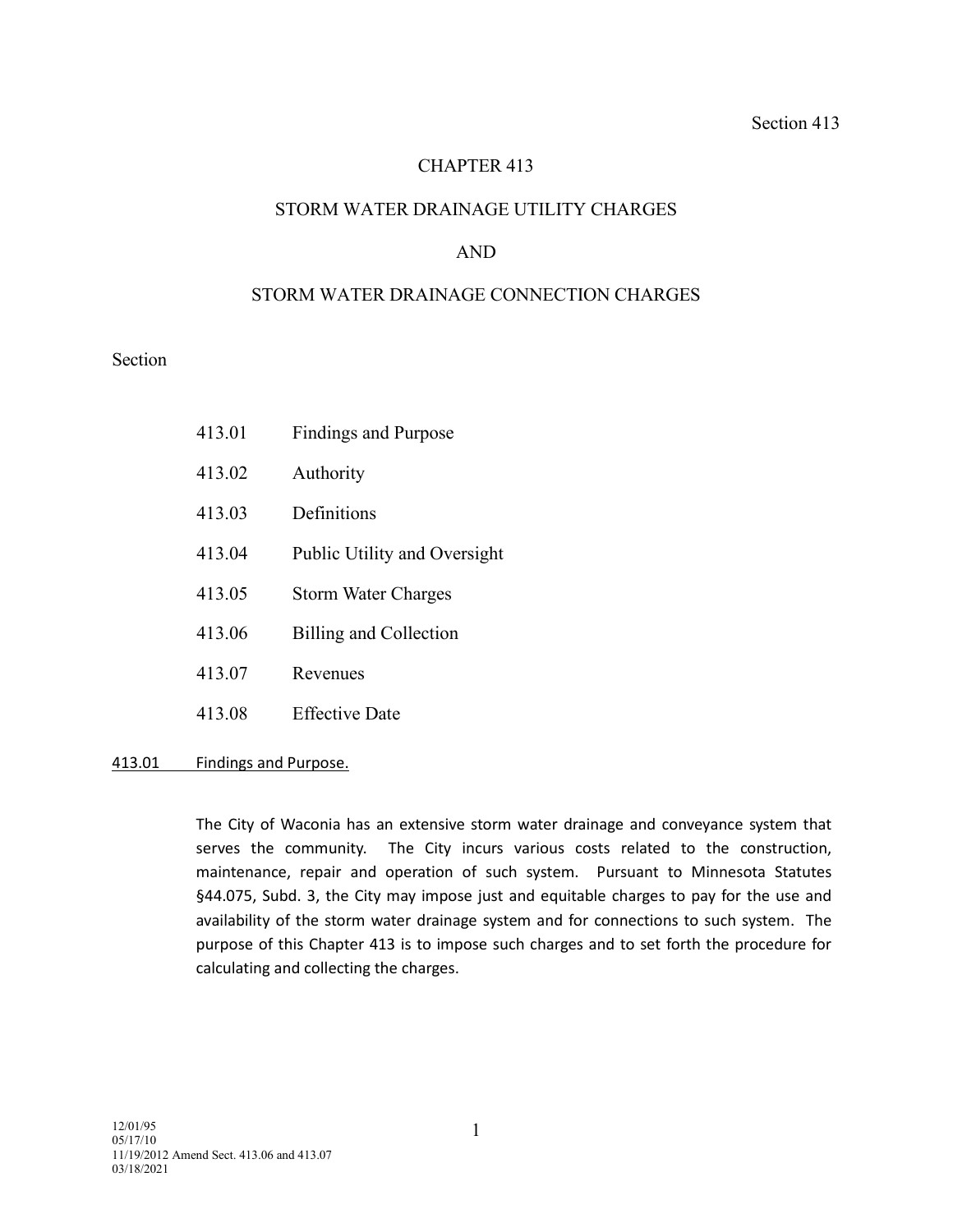#### 413.02 Authority.

The storm water drainage utility and connection charges set forth in this Chapter 413 are imposed pursuant to authority granted by Minn. Stat. Sec. 444.075 and shall be as nearly as possible proportionate to the cost of furnishing the services they relate to.

#### 413.03 Definitions.

The following terms, as used in this Chapter 413, shall have the meanings stated in this section:

"Chapter 413" means this Chapter 413 of the Waconia City Code, as amended.

"City Engineer" means the City Engineer appointed by the City Council, or such person's designee.

"Finance Director" means the person acting as the finance director for the City, however titled, or such person's designee.

"Parcel" means a parcel of real property.

"Public Services Director" means the person acting as the public services director for the City, however titled, or such person's designee.

"Storm water system charges" means, collectively, the storm water utility charge and storm water connection charge described in Section 413.04.

"Storm water system costs" means costs associated with: i) the construction, reconstruction, repair, enlargement, improvement, or other obtainment, the maintenance, operation and use of storm water system facilities; and ii) obtaining and complying with permits required by law.

"Storm water system" means the pipe, holding ponds, reuse systems, drainage ways, best management practice improvements, creeks and other appurtenances used by the City to manage storm water, whether located within or outside of the City's corporate limits.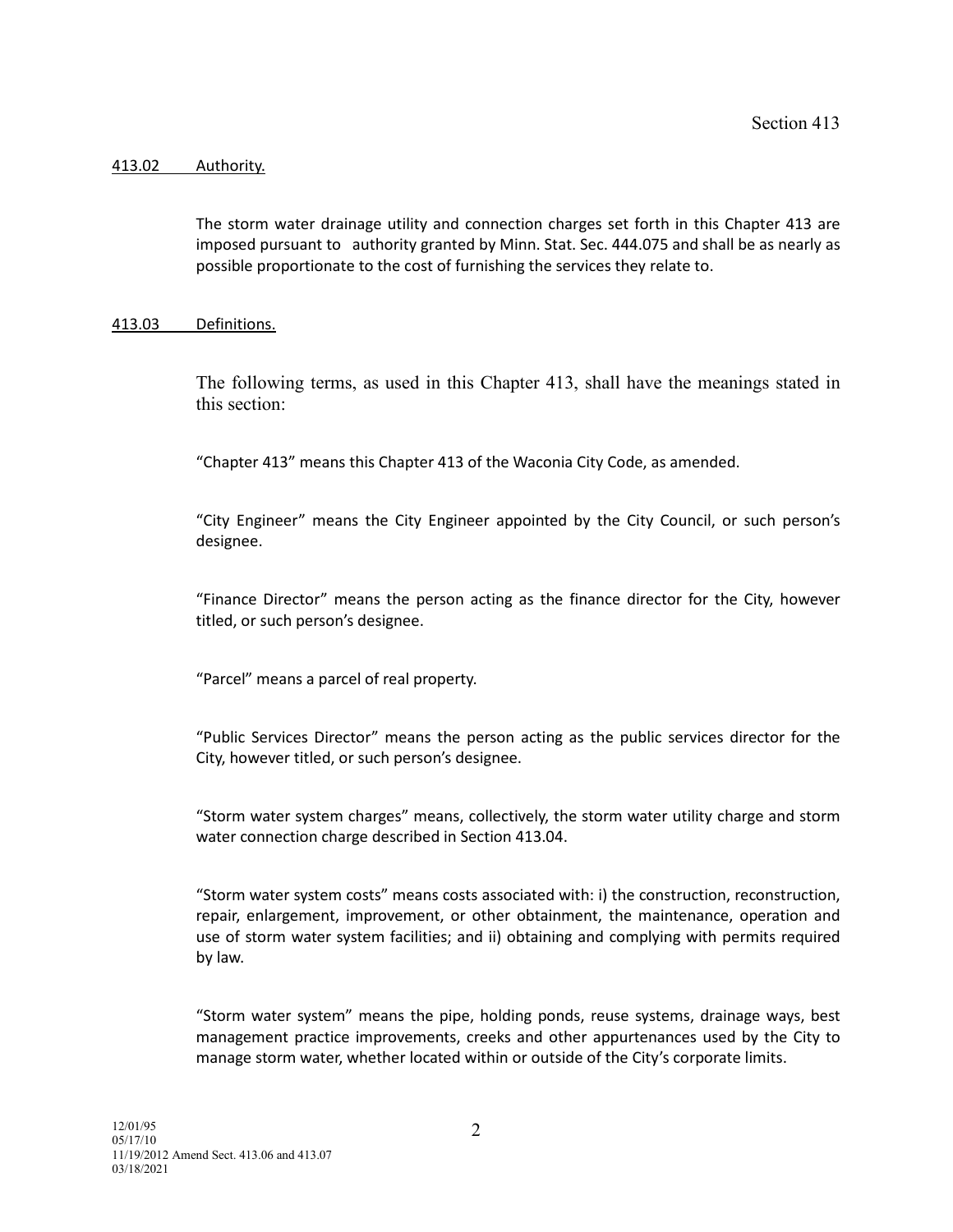"Storm water connection charge" means, collectively, the storm water system access charge and the storm water system trunk charge imposed pursuant to Section 413.04, Subd. 2.

"Storm water utility charge" means the ongoing monthly charge imposed pursuant to Section 413.04, Subd. 1.

#### 413.04 Public Utility and Oversight.

- Subd. 1. Public Utility. The City shall operate the storm water system as a public utility pursuant to Minn. Stat. Sec. 444.075, et. seq., as amended, and this Chapter 413.
- Subd. 2. Oversight. The Public Services Director shall oversee the storm water system and the Finance Director shall oversee the billing and collection of the storm water system charges.

### 413.05 Storm Water Charges.

### Subd. 1. Storm Water Utility Charges.

- A. Imposition. There is hereby levied and assessed upon each parcel presently or hereafter having any connection, directly or indirectly, with the storm water system, a monthly storm water utility charge (subject to the exceptions set forth in Subd. 3 below).
- B. Calculation. Residential customers (single family and duplex units) have a flat rate structure for storm water utility charges. The storm water utility charge for residential multi-family (except duplex units), commercial, industrial, and institutional parcels shall be calculated by multiplying: i) the applicable parcel's impervious surface; ii) by the actual acreage of the parcel; iii) by the applicable rate/multiplier set forth in Chapter 1100, with a set minimum rate. Residential multifamily (except duplex units), commercial, industrial, and institutional parcels that are abutting and owned by the same property owner shall be combined and the storm water utility charge shall be calculated based on the collective impervious surface and acreage of the combined parcels and billed on one utility account. The rate for this calculation and minimum charge shall be set forth in Chapter 1100 of the Code. The storm water utility charge for a commercial, industrial, or institutional account that the City determines is a multi-tenant commercial building because each unit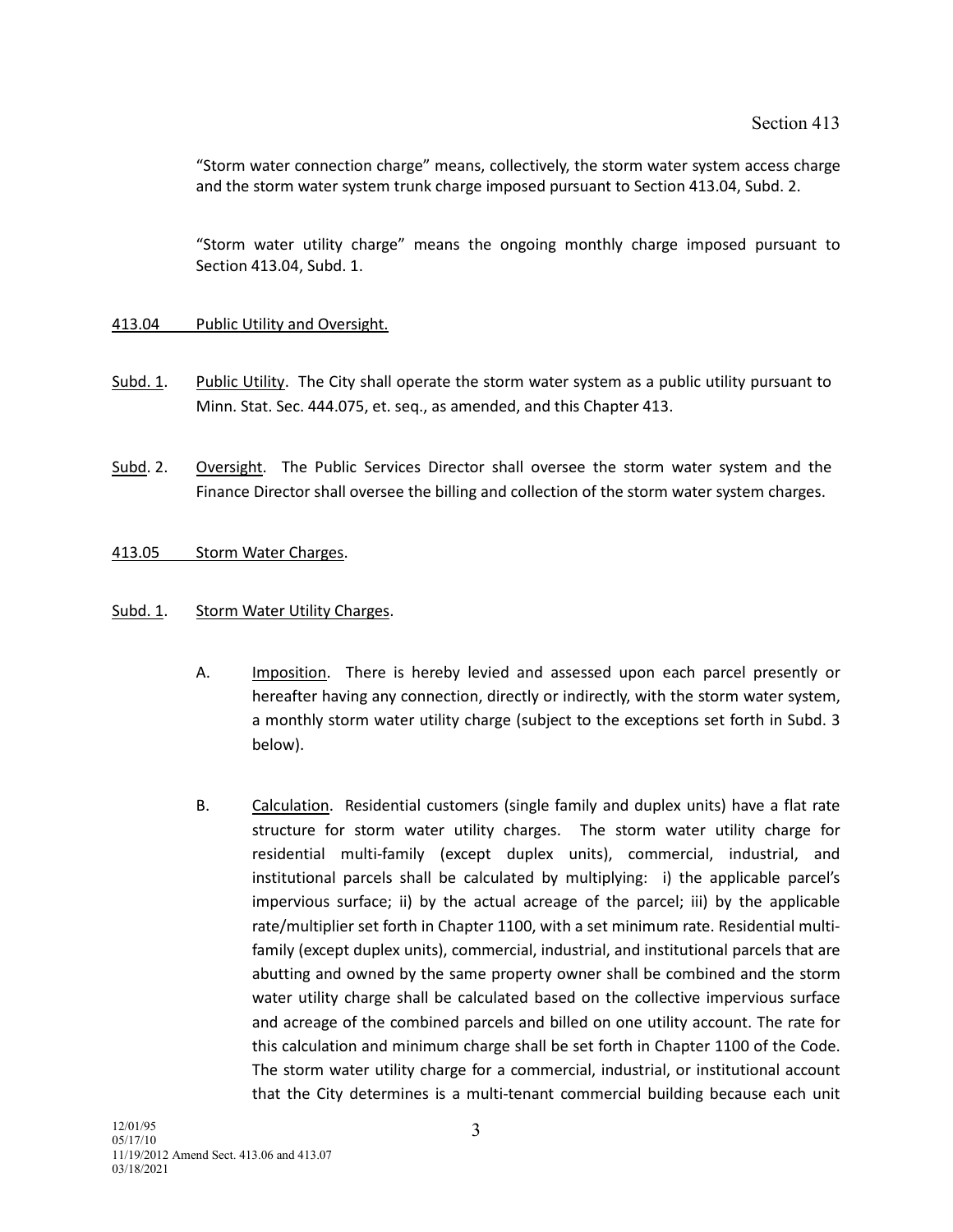has its own meter and utility account shall equal the minimum rate for multi-tenant commercial buildings as set forth in Chapter 1100. Utility charges for a parcel will be recalculated each time a new account is established, a pre-existing utility account is moved, there is a change in parcel ownership, a building permit is issued for the parcel, the use of a parcel changes, or any other time the City deems appropriate.

C. Rates. Storm water utility rates (stated in dollars) shall be determined by resolution of the City Council upon advice of the Finance Director, Public Services Director and the City Engineer and shall be set forth in Chapter 1100 of the Waconia City Code.

## Subd. 2. Storm Water Connection Charges.

- A. Imposition. In addition to the storm water utility charge described above, a storm water utility connection charge, which includes a storm water access charge and a storm water trunk charge, shall be levied and assessed upon each parcel having any connection, directly or indirectly, with the storm water system (subject to the exceptions set forth in Subd. 3 below). Connection to the storm water system shall be deemed to have occurred whenever, in the determination of the Public Services Director, a use is made of any parcel of property that increases the discharge of storm water from such parcel. Further, the subdivision of any parcel shall result in connection charges for each parcel created in connection with the subdivision unless the Public Services Director determines that the subdivision will not produce any increase in storm water discharge.
- B. Calculation. Residential customers (single family and duplex units) have a flat rate structure for storm water access charges and storm water trunk charges. The storm water access charges and storm water trunk charges for residential multi-family, commercial, industrial, and institutional parcels shall be calculated by multiplying the acreage of the parcel by the applicable trunk and access fees stated in Chapter 1100. Commercial, industrial, institutional and multi-family lots and parcels of land that are abutting and owned by the same property owner will be combined and calculated based on all parcel acreage. Residential multi-family, commercial, industrial, and institutional parcels that are abutting and owned by the same property owner shall be combined and the storm water connection charge shall be calculated based on total acreage of the combined parcels.
- C. Rates. Storm water connection rates (stated in dollars) shall be determined by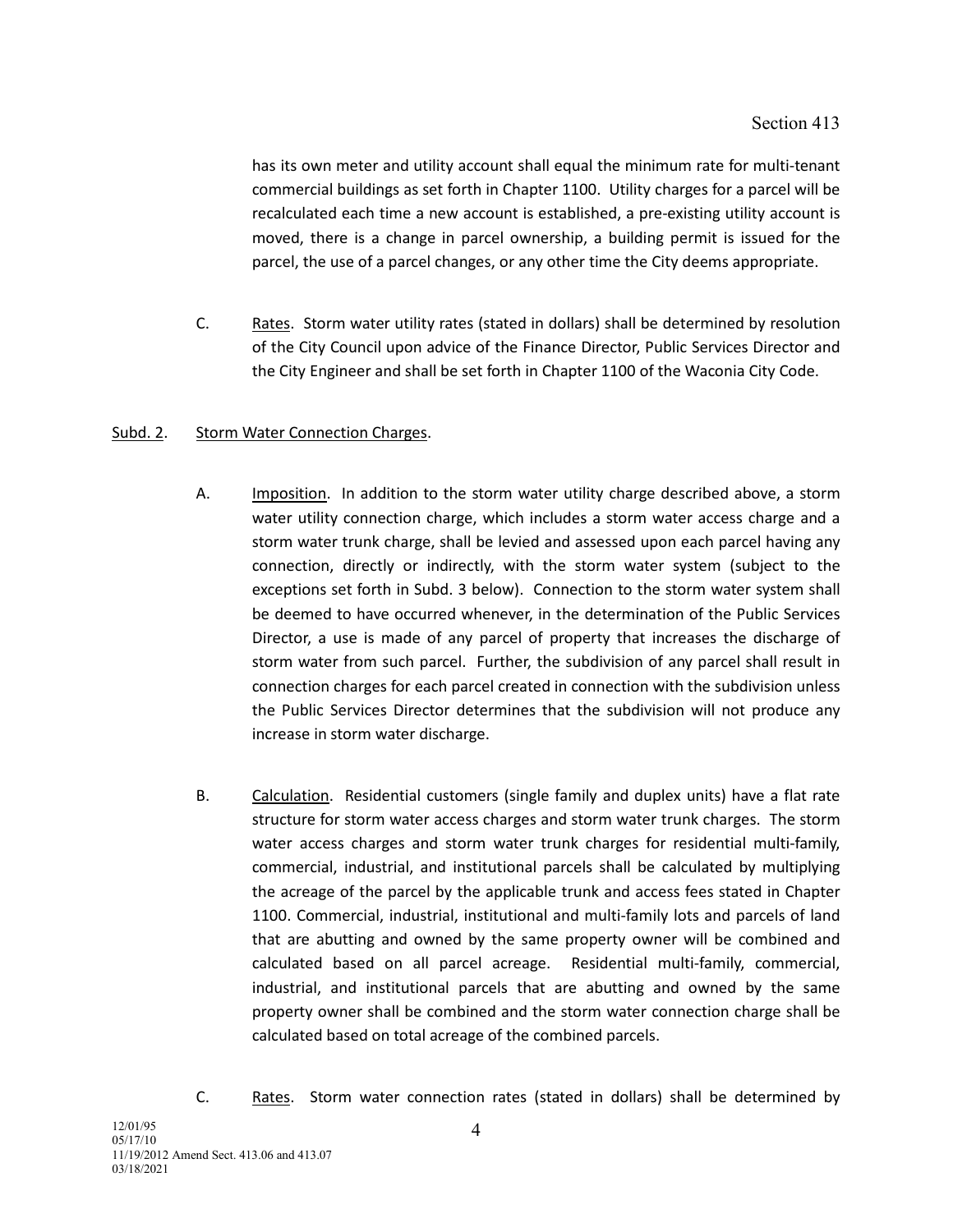resolution of the City Council upon advice of the Finance Director, Public Services Director and the City Engineer and shall be set forth in Chapter 1100 of the Waconia City Code.

- Subd. 3.Exceptions. The following land uses are exempt from storm water utility charges and storm water connection charges:
	- A. Public rights-of-way;
	- B. City owned property;
	- C. Undeveloped open space areas associated with public parks or institutional outdoor green space that will remain unimproved and unsurfaced; and
	- D. Properties deemed undevelopable.
- Subd. 4.Other Charges. Any charge described in this Chapter 413 is in addition to any other connection charge, permit fee or meter charge set forth in any other chapter of the Waconia City Code (including Chapter 415) or imposed by any other governmental entity or agency.

#### 413.06 Billing and Collection.

Storm water utility charges shall be billed on a monthly basis along with other City utility charges. Storm water connection charges shall be billed when a building permit is issued for a parcel. All billing, collection, imposition of late fees and assessment of past due amounts shall occur pursuant to the procedures set forth in Chapter 416 of the Waconia City Code.

### 413.07 Revenues.

All revenues derived from storm water system charges, when collected, and all moneys received from the sale of any storm water system facilities or equipment or any by-products, shall be placed in a separate fund, and used first to pay the normal, reasonable and current costs of operating and maintaining the storm water system. Net revenues received in excess of such costs may be pledged as security for qualifying debt pursuant to Minn. Stat. Sec. 444.075, Subds. 2, 3i and 3j, as amended.